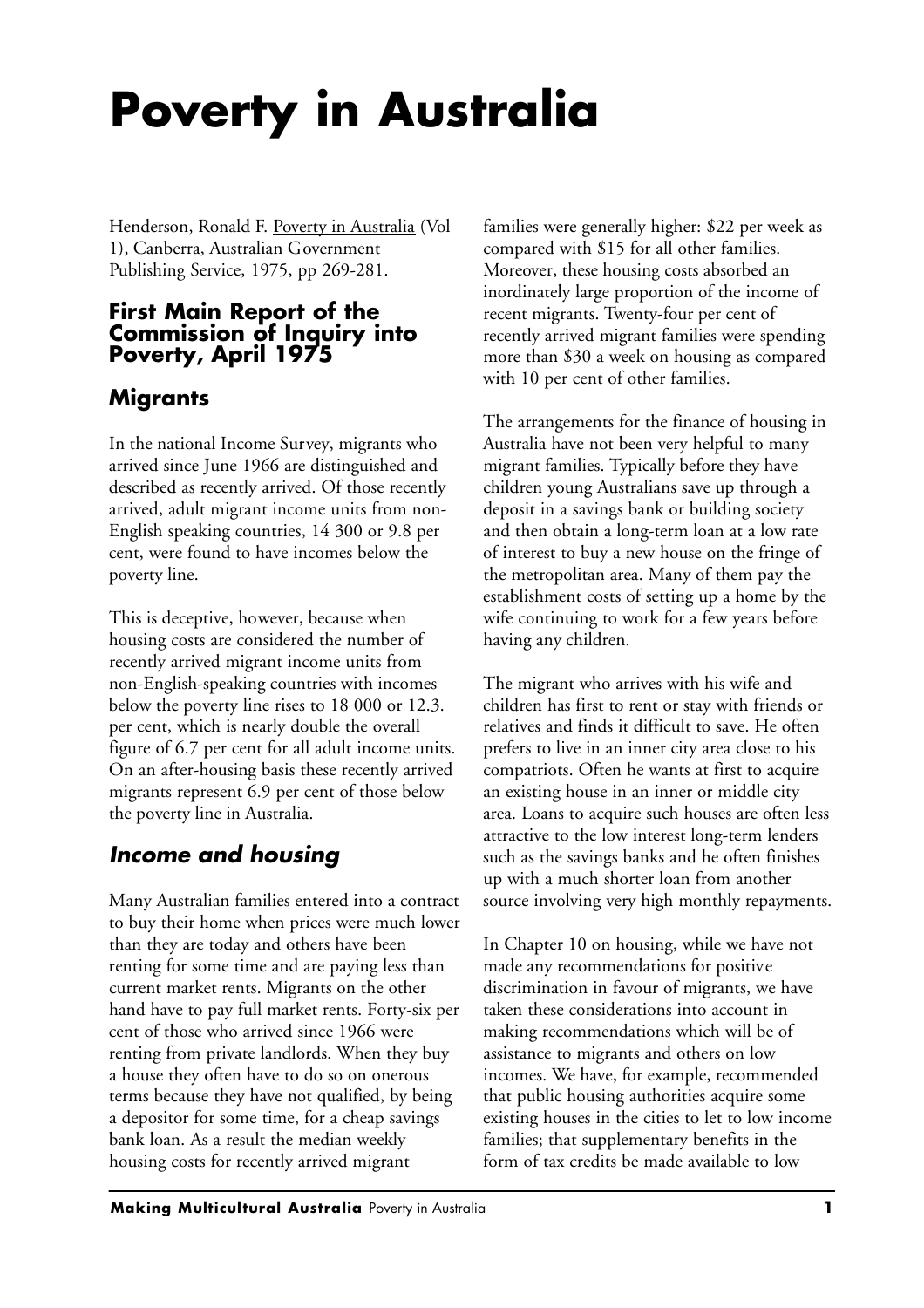income families who are renting from private landlords; and that a scheme of subsidised house purchase be introduced for low income families that will involve small monthly payments at first, rising as their incomes increase. All these measures will be of special value to many migrant families.

# *Income and employment*

Financial security is largely dependent upon employment security and newly arrived migrants are more vulnerable than the rest of the population. As the Australian Council of Social Service state in their submission:

In periods of recession, such as 1972, it is the newly arrived, non-English speaking migrants who are likely to be the first dismissed and who figure well above expected figures in any analysis of the unemployed.

The Australian-German Welfare Society was only one of the many bodies whose submission drew attention to the plight of the newly arrived migrant in relation to employment status and security. They also gave case examples showing how housing and location difficulties often reduced the choice of employment and increased costs associated with employment. Their submission states:

The new migrant nearly always has to take a job which is several steps below the one for which he is actually qualified. This is probably unavoidable. The main reason for this state of affairs is language difficulty. If he is the father of a large family this means that he almost invariably has an income just on the breadline or below. At the same time he has to pay a high rent. Often these families have to live on the periphery of the city, because children are unwelcome in houses which are more suitably situated. This means excessive travelling time and high fares. Even if the family is eligible for a Housing Commission home, there is at present a waiting time of three years - the three hardest years for a migrant.

The Australian Council of Social Service further suggested that language difficulties and lack of

familiarity with safety procedures may also lead to high accident rates on the job amongst non-English-speaking migrants. 'The long-range result of injuries is often much more disabling to the migrant because of his anxiety over losing his only asset in employment, that is his physical strength.'

The inadequacy of the wage earned by many migrant men is indicated by the statistics from the Immigration Survey which show that almost twice as many migrant income units would be in poverty if the wife were not working.

As Dr Jean Martin has shown in her research report, most migrant families achieve an income above the poverty line but in order to do so they have to make great efforts and endure hardships that may cause lasting damage:

... they pay a high price, in personal terms, for maintaining their economic viability... for wives to work and for children to finish their education at the school leaving age or earlier to take jobs or housekeep so that their mothers can work, for children to be left unattended while both parents are working, for families to share accommodation - these are reluctantly accepted by many migrants as the cost of economic well-being.

#### Dr Martin also states:

The findings of the Melbourne Family Formation study show that three-quarters of southern European-born wives believe that wives should only work when forced to do so by poverty. The group which most disapproves of the employment of married women is thus the group with the highest proportion of working wives.

It may be argued that this period of economic hardship is only short term and to be expected. In fact, however, such a period has a number of costs and long-term effects, some of which can be measured (higher rates of health problems, mental health problems and accidents) and some which can only be guessed at (reduced family life and wasted talent).

The economic and other hardships of migrants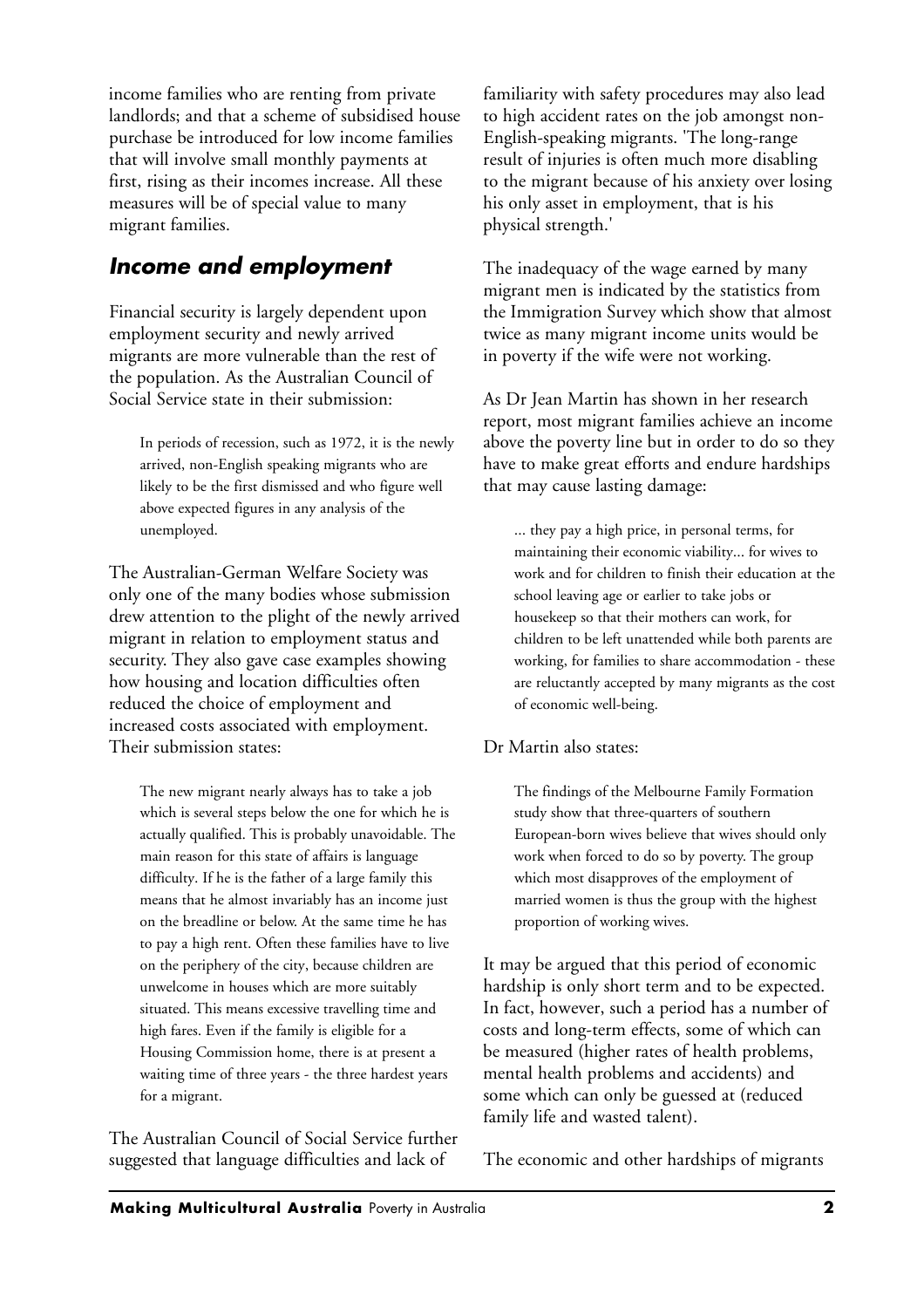during their first few years could be reduced by measures some of which are already in operation to assist particular groups. The Australian Jewish Welfare and Relief Society, for example, gave details of loan funds it has operated since the end of the Second World War.

These funds have been adjusted from time to time with regard to the preferences for purposes of loans. In the immediate post-war years, loans were mainly granted to families to secure accommodation, for household goods, furniture, and similar necessities for setting up a home. A very important part of giving loans, particularly to newcomers, was for the purchase of tools of trade for skilled workers who could only obtain employment if they had their own set of tools. Later on many migrants who had settled sufficiently desired to purchase modest homes for themselves, but often lacked the full amount for the required deposit. Loans for such deposit gaps were freely given and repayments were always arranged in a way that would incur no hardship for the borrower. Loans were also extended by the Society to students who had passed the competitive test of the matriculation examination and who had gained admission to a course at a university or college, but because of not winning a Commonwealth Scholarship would have missed the opportunity to take up their studies.

In 1955 a new loan fund was established to enable applicants who intended to establish their own small business or wished to extend or renovate existing ones to purchase raw materials or light machinery.

The Society also granted loans to people in financial difficulties of a temporary nature - cases where the applicants could be expected to repay such loans and therefore did not require straight-out financial assistance from the Society. Such financial difficulties were mostly medical bills, temporary unemployment, etc.

In the report of one of the commissioned research studies, David Cox comments that:

Australia has never thought it appropriate to provide immigrants with a resettlement grant or loan, although private sponsoring agencies in this country have seen this to be essential and international

refugee organisations have always included an item of this kind in their budgets. (Israel has resettlement assistance available, as has Canada.)

The acceptance of resettlement grants and loans in other countries and their successful operation for particular groups already in Australia suggests that the Australian Government should consider immediate steps for making this benefit available to all newly arrived migrants, either directly or through ethnic organisations.

Other measures required to reduce the hardships suffered by migrants are those which help migrants realise their full earning potential. In some cases this will involve adequate machinery for recognising overseas qualifications; in others it will involve additional training to bridge the gap between overseas qualifications and the Australian equivalent. For some migrants, to learn English and something of how Australian society works may mean the difference between being process workers with little future and clerical workers with a range of banking, insurance and business fields open to them. The common element in all of these measures must be the payment of a realistic wage by the Australian Government to the migrant while he is taking steps to increase his earning potential. Not all migrants will become skilled workers or professionals but it is in the interests of Australia as a whole to use skills that have been imported.

Such opportunities must be equally available to men and women but a further help, particularly to migrant families, would be the introduction of a female minimum wage as suggested in Chapter 8, applicable to all awards, not just Federal awards as at present.

Although the great majority of migrants earn an income through employment there are some who are unable to do so, and who suffer lack of entitlement to aged and invalid pensions in their early years of settlement. The Holy Apostolic and Catholic Church of the East gave the following case examples:

The aged - He is 65 years of age. He has been living and working in this country for the last six years. He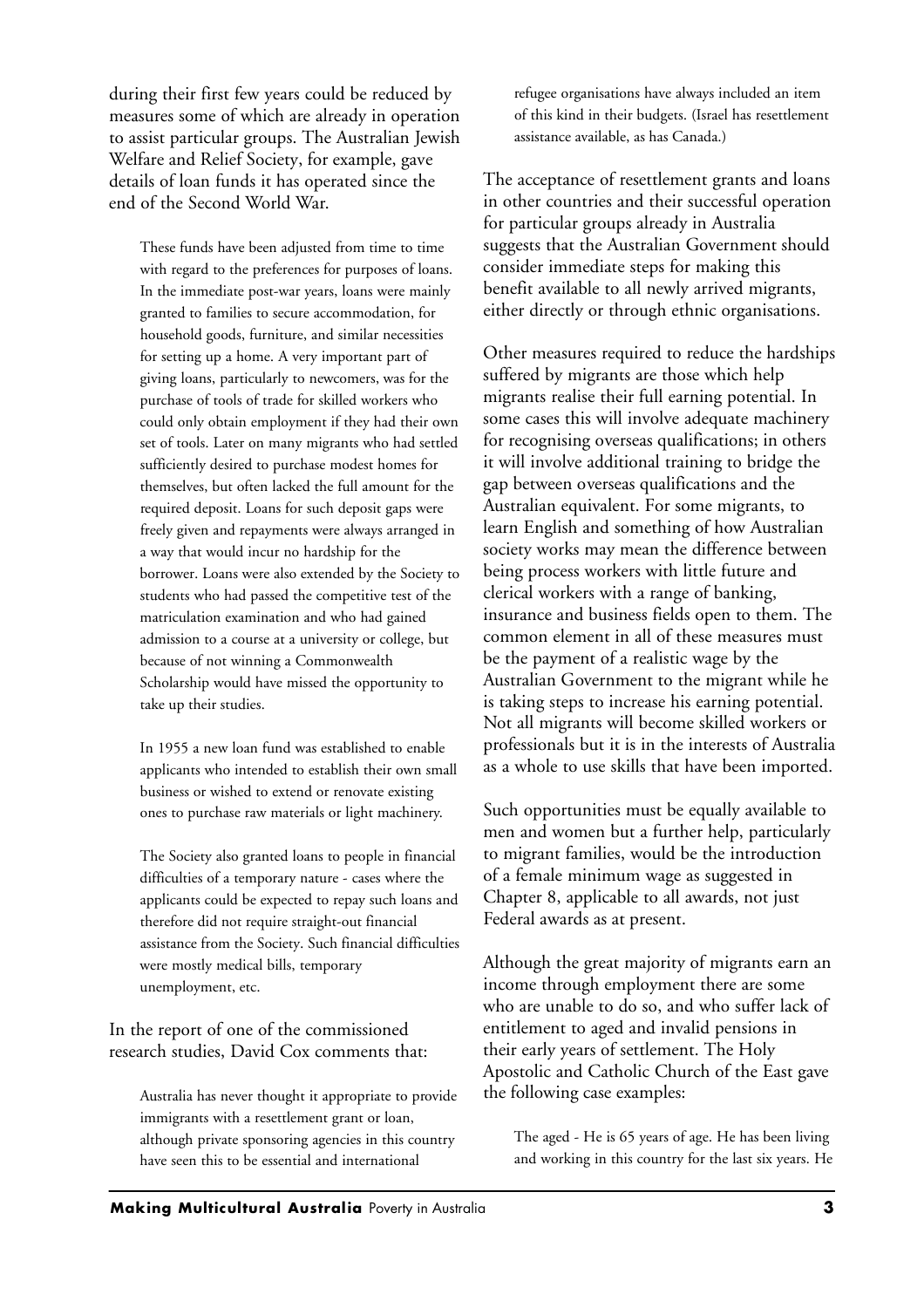can no longer work because of his age. He is a naturalised Australian citizen... He can vote at the elections because the law says so. But he will not be entitled to the old age pension because he has not completed ten years' residence in Australia.

The disabled - A young married man, 32 years of age, is suffering from an acute case of advanced cancer. The doctors refer to him as a 'terminal' case. He is a naturalised Australian citizen '... for all intents and purposes you are an Australian citizen...' And yet he is not entitled to the invalid pension because he has not completed five years' residence in this country. The law of the land says so. His is another clear-cut case of deprivation of social justice.

In our opinion these arrangements are relics of an outdated philosophy that benefits must be earned. They cannot be justified on the premise that assistance should be given according to need. The needs of an aged or disabled migrant are similar to those of other aged or disabled Australians, and we recommend that they be treated alike.

While aged relatives may not have contributed through taxes they are an important part of family and community life and the cost of supporting the aged relatives of migrants is one which must be recognised and borne by the country inviting immigrant families.

Neither more adequate child endowment nor entitlement to pensions requires special provision for migrants. Both of these measures merely recognise the fact that families are an important social unit and should be realistically helped in their role of supporting the aged, the invalid and children. In respect of these needs migrants are no different to the rest of the population, but because of their migration they have less resources such as a home, furniture or savings to cope with these demands.

Where a migrant must know of his entitlement and be able to take the necessary steps to obtain pensions and benefits, there will always be a problem of take-up.

Health insurance coverage is less for non-

English-speaking migrants, less for recent arrivals, and less for low income people than for the whole population. Rates of workers compensation, when a migrant gets it, are generally inadequate and 10 000 migrant income units do not receive child endowment. A comprehensive national health insurance scheme and a guaranteed minimum income scheme will therefore be especially valuable to migrants.

Other than the needs for income security, employment and accommodation already discussed, the evidence suggested that migrants have a number of other special needs - to which we now turn.

## *Information and Communication*

#### **The need for information and communication**

Information and an ability to understand and communicate with official bodies and organisations are essential to prevent the emergency of problems among recently arrived migrants and to enable them to become selfsufficient in their new country. Those who do not speak English should be able to use services through an interpreter. The migrant's need for information also includes being aware of his rights and responsibilities, people he can trust, the role of the police, how to obtain employment, and a range of other features of Australian society which may differ markedly from the country in which he was born.

Examples of misunderstanding over the taking of fingerprints were submitted to the Commission by the president of the Italian Welfare Centre in Sydney, a lawyer, Mr George Lapaine.

In Italy you only get fingerprinted for very serious criminal offences. In New South Wales you get fingerprinted every time you are charged for even a common street offence, anything at all. In Italy, when you are fingerprinted, you become a branded person because you are under observation. It is even more severe than being out on a bond. I have met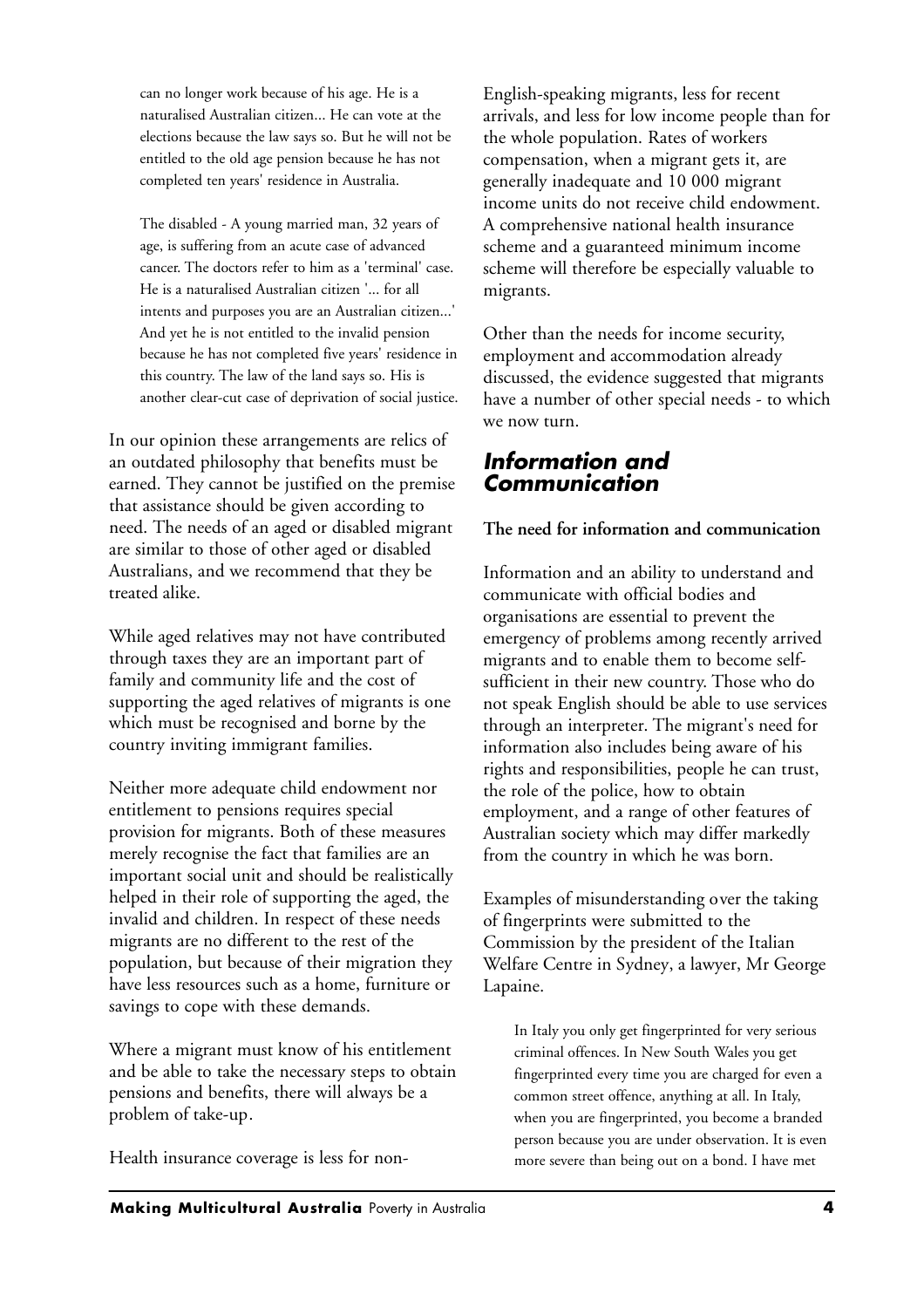this problem over the years. People come to me completely shattered because they have been fingerprinted. I have had two cases in ten years where they decided to go back to Italy because they felt the finger was pointing at them.

All the submissions relating to migrants mentioned the problems and poverty that language difficulties caused such as isolated mothers, under-employed fathers, accidents in factories, educational problems for children, and difficulty in getting help when needed.

Difficulties in communicating do not force migrants to learn English nor improve integration, and the use of children and domestics as interpreters is not satisfactory in many cases. Migrants find the language barrier very real and there needs to be more than token recognition of this fact when providing for the special needs of migrants. The Australian Council of Social Service stated that:

The key issue really behind the whole question of provision of interpreters is acknowledgment by the community at large that language is a complicated problem, people do not overcome it quickly, and ad hoc measures of meeting communication difficulties really are not adequate in most instances.

#### **Learning English**

Once the need is recognised the situation can be improved. English language classes, which thus far have a poor record, could be diversified and expanded. Only 40 per cent of non-Englishspeaking family heads for example, undertook an English course after arrival. The majority said they had no time to attend. Both David Cox and the Australian Council of Social Service point out that it has proved more realistic to pay migrants to learn English and they suggest an immediate expansion of this approach.

In recent years an intensive English course of 12 weeks has been introduced, with, for the first time in Australia, the incorporation of a system of paying the participants. The scheme is essentially for qualified persons who require a knowledge of English in order to practise their trade or profession. There are long

waiting lists and the amount of the available living allowance is a severe handicap for a number of would-be participants. It is generally agreed that this system requires immediate and considerable expansion.

Other migrant groups suggested that time off work was essential if migrants were to learn about Australia and the English language. The Church of All Nations in Melbourne has been attempting an outreach program primarily designed to help teach English. It shows how a diverse approach to this problem is needed and how voluntary community resources can complement and maximise government resources spent in this area:

One full-time teacher financed by the Myer Foundation and William Buckland Trust teaches six classes per week in a language laboratory as well as providing individual tuition if requested. An English teacher from the Government runs classes two nights per week. Research and study of teaching methods suitable for adult migrants is also undertaken.

Child-minding facilities have been provided for those who attend classes and bring their children. Even so some migrant women are unwilling to bring their children or are themselves too shy to come although they wish to learn English.

To overcome this problem and help establish contact with an Australian in the community, Church of All Nations had gradually developed a group of volunteers who visit a migrant family once per week on average, with the twofold purpose of teaching English and becoming friends. This often serves as an introduction to the Australian community.

English language classes will not be successful unless they take account of the long hours most migrant families work, cultural differences (such as not allowing female family members out alone or after dark), child care problems, transport difficulties, and a range of other practical hindrances. In many cases migrants will need time off from work if they are to attend.

Education Departments should have the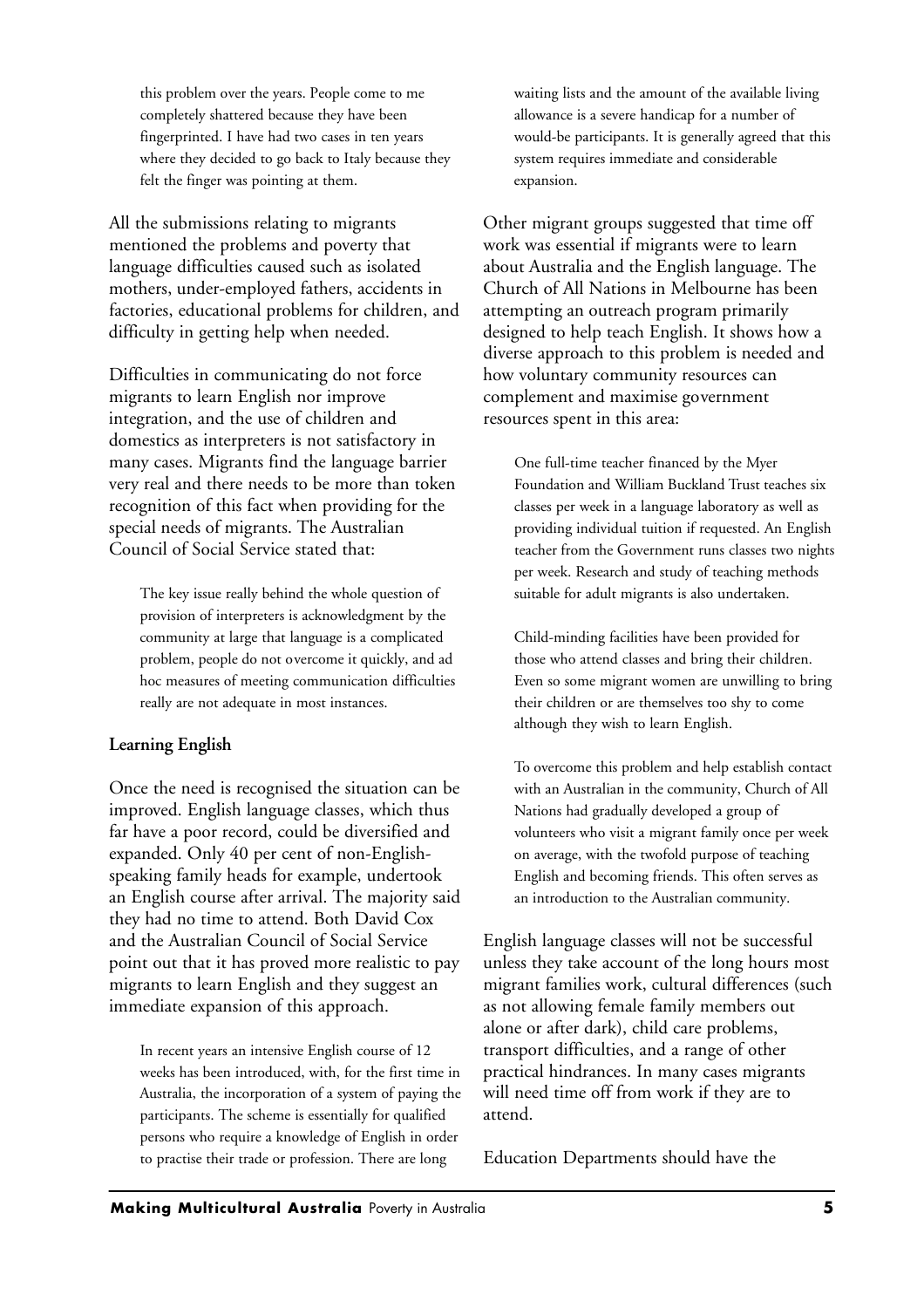expertise and responsibility for teaching English and how Australian society works. New Australians need to learn how to communicate in their new society, and these educational needs should be met by a variety of community education programs carefully designed to harness voluntary resources and to be appropriate to the particular needs of a variety of migrant groups.

#### **Interpreters**

Teaching the English language and how Australian society works, however, will be only a part answer to the total problem of communication. Many migrants are non-English-speaking, and not all will be able to learn English. Many will prefer to deal with personal problems, or read, in a language other than English. While a program of immigration continues and for at least a generation thereafter, foreign language literature and interpreters will be an essential part of Australian society.

The telephone interpreter services, operating in Sydney, Melbourne and Perth, indicate the level of demand. The Melbourne service received over 21 000 calls in its first year of operation. Migrant groups reported highly unsatisfactory interpreter facilities in relation to health, mental health, marriage guidance, family welfare, legal services, the police, the courts and employment.

The need for interpreter services seems in little doubt. The main question is who should be responsible for providing them, and how. The evidence of this Commission supports the recommendations of the Victorian Migrant Task Force Committee, which suggested the establishment of interpreter pools. The Departments of Labor and Immigration and Social Security, for example, might each have pools which could ser ve employment and welfare services. In addition to these pools organisations such as hospitals which have continuing demands for interpreter services should employ their own interpreters at least in the most commonly used languages.

The Australian Council of Social Service and the Australian Council for Overseas Aid have recommended training for interpreters both for top level conferences and for community work. Their recommendation on training for community work states:

It is proposed that short generic courses providing basic training for interpreters be established in the major State capitals.

These courses would cover areas such as the role of the interpreter, interview techniques, sensitivity, confidentiality, interaction processes, and language training. Following the basic course, short specialised courses should be made available covering the aims, terminology and working patterns of the various professions, especially law, medicine and social work.

These courses might well be located at Colleges of Advanced Education with a basic education requirement of Leaving Certificate. They should be available on a day and evening basis.

The Victorian Migrant Task Force Committee also recommended a career structure for language officers within the Australian and State Government Public Services.

Progress has already been made in developing courses in Victoria and at the Institute of Languages in NSW. While it is the responsibility of tertiary education bodies to develop such courses, however, both the Department of Labor and Immigration and the voluntary organisations have a responsibility for lending their knowledge in this field and pressing for the rapid development of carefully evaluated courses for interpreters throughout Australia.

#### **Foreign language literature and publications**

Foreign language literature is another important way of bridging the communication gap. The Australian Government Department of Social Security has now produced some of its basic information in fifteen languages. No State health or welfare department, however, so far as we can discover, provides literature in foreign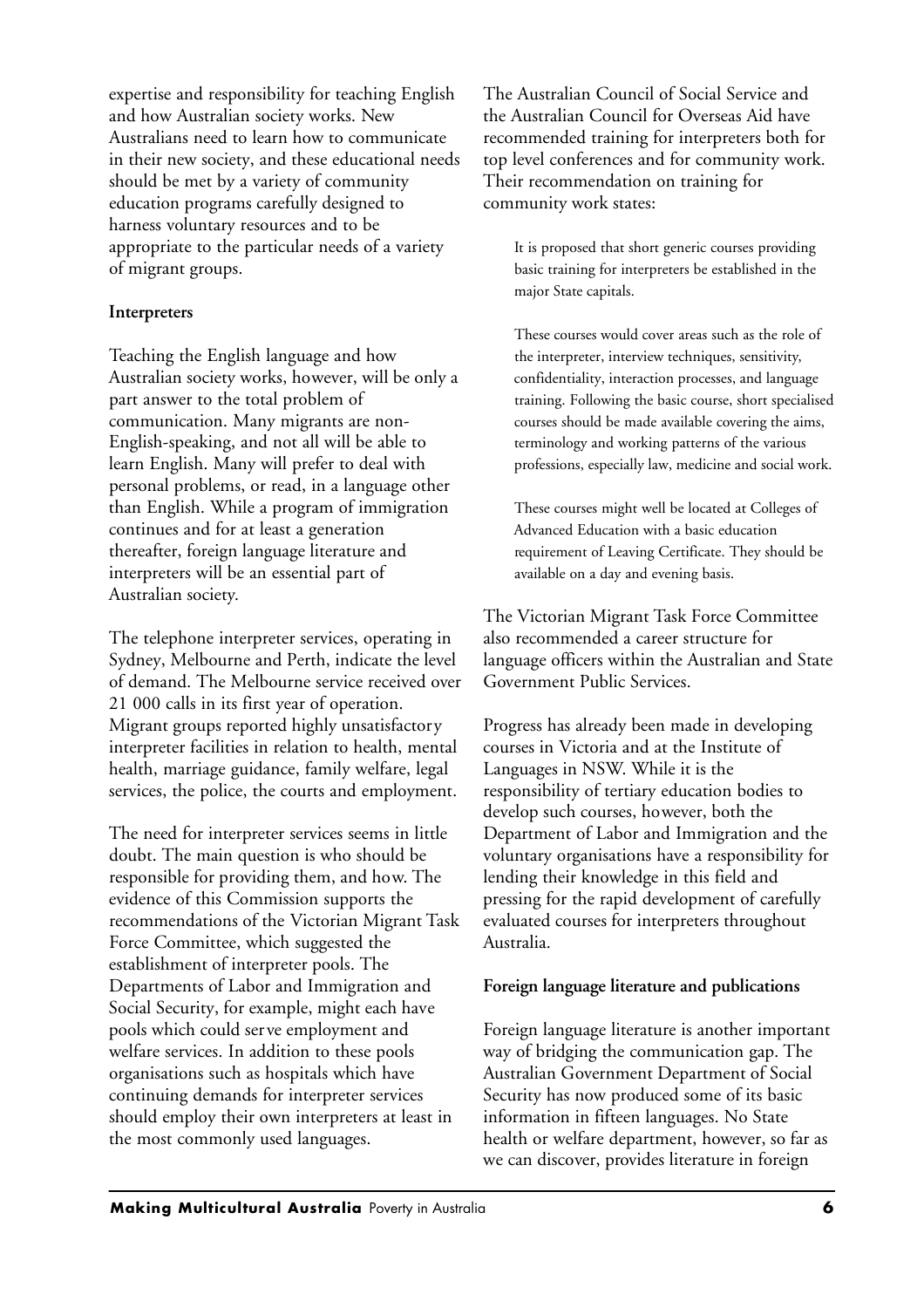languages.

While the responsibility for providing literature in foreign languages clearly rests with all government departments, the Department of Labor and Immigration has a special responsibility to encourage other departments. Although it already offers this service, the dearth of foreign language literature suggests that its present service needs to be expanded and the Department needs to take more initiative in encouraging other departments and other levels of government to produce material in foreign languages.

A practical suggestion made to us relating to official letters was that they should include a footnote in a large number of languages, inviting the recipient to tick a box and return the footnote if they wished to have the letter provided in another language.

The responsibility of government departments, however, extends beyond simple formal communication. Extra efforts, through television, radio, newspapers and informal networks, must be made to try to get information through to migrant groups as has been done for days of total fire ban in Victoria. Informal networks also play an important part and their further use is stressed by Dr Jean Martin in her research report by using:

strategic individuals in those networks and modal points of network communication (like milk bars and cafes, canteens in factories and out-patient waiting rooms) for disseminating information and providing the first steps in bringing the migrant and services into initial contact.

Clearly the Department of the Media as well as the Department of Labor and Immigration have an important role in helping other departments disseminate their information.

The Finnish Lutheran Church of Brisbane stressed the importance of visiting and contacting migrants in order to overcome problems of communication and assist the gradual process of integration:

Welfare work, visiting in the homes and helping with instruction in the home, not only in the language but in the Australian way of life. That is where the welfare worker-cum-interpreter would come in attached in this way.

## *Helping Migrants Feel at Home and be Self Sufficient*

#### **The importance of ethnic groups**

The suggestion of appointing welfare workerscum-interpreters in ethnic organisations raises the broader issues of helping migrants to settle in, to find their feet and to be able to deal with problems in a way that is neither degrading nor frustrating. The importance of ethnic groups in this area is indicated by the following statement from the Church of All Nations:

Lack of a strongly established ethnic group within which a newly arrived migrant can identify is likely to increase the initial adjustment difficulties. The newly arrived feels very isolated from his homeland, language and friends and as yet not part of the new community.

Being able to meet fellow migrants and discuss topics new and old decreases some of the feelings of alienation .

#### This opinion was supported by the then Department of Immigration:

...Thus the existence of ethnic organisations is important to the mental health and adjustment of many migrants and their families and ultimately to the migration program as a whole...

#### The Australian-German Welfare Society felt strongly:

...that the actual work among migrants should be carried out by people who understand their language as well as the social and physical background from which they came. Even people who speak English quite well like to discuss their most intimate troubles with helpers who speak the same language. It is equally important for our workers, of course, to speak English, in order to liaise between our clients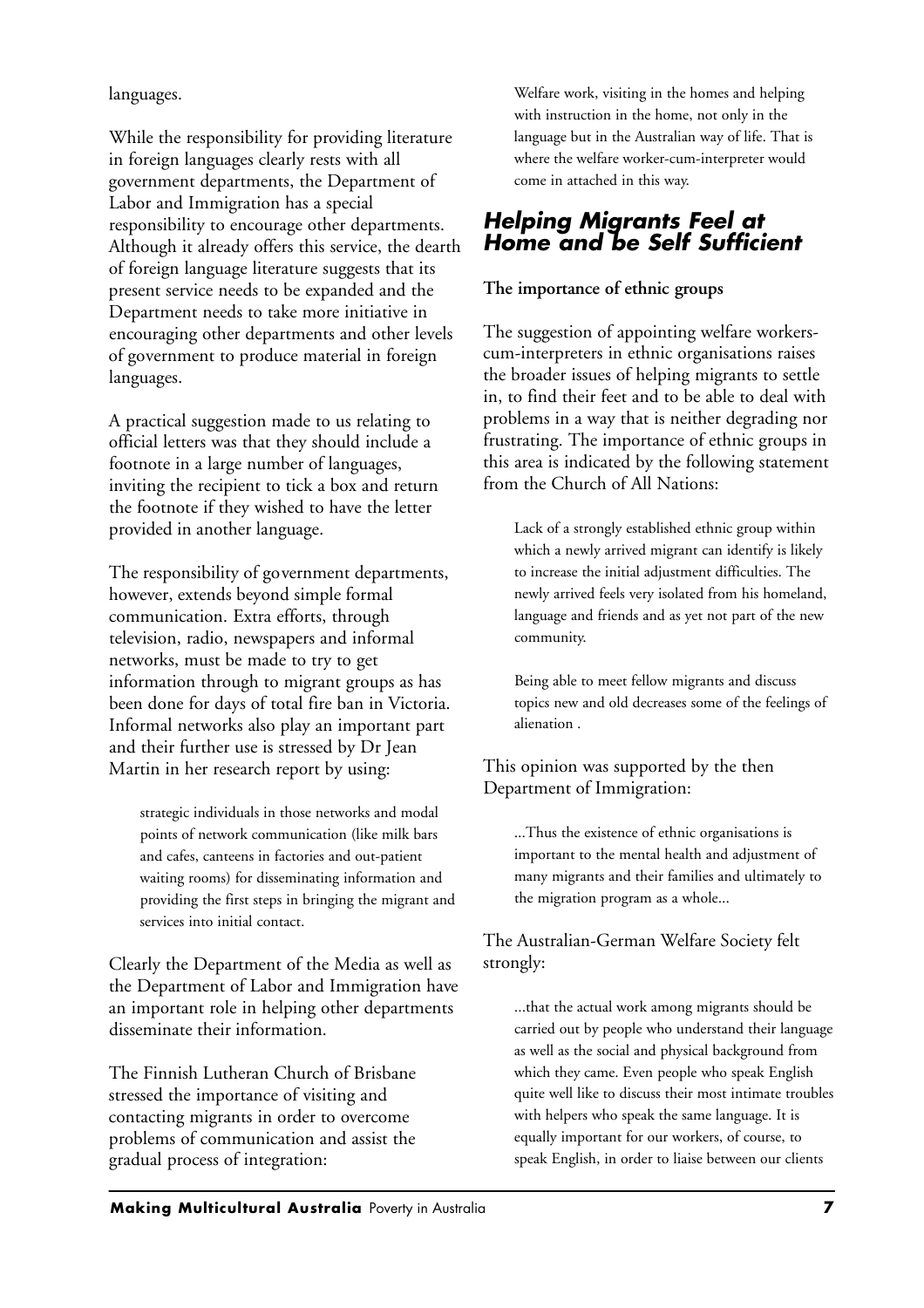and local agencies. Probably all migrant groups feel as we do, that you need bilingual abilities to work for the New Australians.

Both the Italian Committee of Assistance (Co. As. It.) and the Australian Jewish Welfare and Relief Society have an impressive record in family welfare, care of the aged, and help to the handicapped, and show how far the work of ethnic organisations can extend.

The Department of Labor and Immigration has recognised the value of working through established community organisations by providing subsidies for the salaries of social workers. Of the 32 organisations receiving subsidies under this scheme, however, only 3 are ethnic organisations.

The Department has now identified up to 2000 ethnic groups and made contact with 900 of them. Clearly there is a very large resource already existing which should be maximised and in view of this fact the Commission initiated and funded a detailed study of some of these ethnic groups and their potential for developing their welfare role.

In the preface to the study David Cox states:

Ethnic groups play a vital, but often unrecognised, role in the provision of certain welfare services and many of them have the potential to do even more. However, ethnic groups differ considerably in terms of the degree of welfare need existing among members and in the potential to meet that need?

In conclusion David Cox reported that there was:

considerable diversity between ethnic groups [who] are significantly involved in the welfare of their members in both a general and specific sense, and through a variety of formal and informal structures. At the general level the ethnic group serves as an important bridge between the two cultures and enables the immigrant to integrate from a position of security. At the specific levels of welfare many ethnic groups are already providing various preventive and remedial services.

There is reason to conclude that ethnic groups have considerable potential in the provision of welfare services. However, the nature and degree of development will vary as a result of the diversity between groups.

There is evidence that ethnic welfare development is a slow process resulting in organised or formal welfare services only when a certain stage of development is reached. In the all-important early years of ethnic group life, formal ethnic welfare services are usually non-existent...

There is considerable evidence to suggest that community-based welfare structures, both statutory and voluntary, are frequently unable to deal with cultural and social differences because of insensitivity to such differences and inadequate staff. As a result most forms of welfare service are available only to a small minority of newly arrived or non-Englishspeaking immigrants.

This suggests that whenever possible encouragement and support should be given to ethnic groups even if they have not yet reached the stage at which a formal ethnic group organisation has emerged.

This research report goes on to recommend a range of practical methods whereby ethnic groups could be developed. These include the formation of State Councils of ethnic groups and the funding of ethnic centres together with a more liberal approach towards the current grant-in-aid program for funding social workers. There also needs to be special training opportunities for migrant personnel as well as language and cultural tuition for Australianborn workers in the welfare field.

The clear message of this research, as well as the Commission's other evidence, was that migrant integration does not just happen out of necessity; the gap between New Australians and their new society does not automatically close, and migrant problems do not just melt away. These issues must be deliberately and sensitively dealt with and ethnic groups are a very important bridge.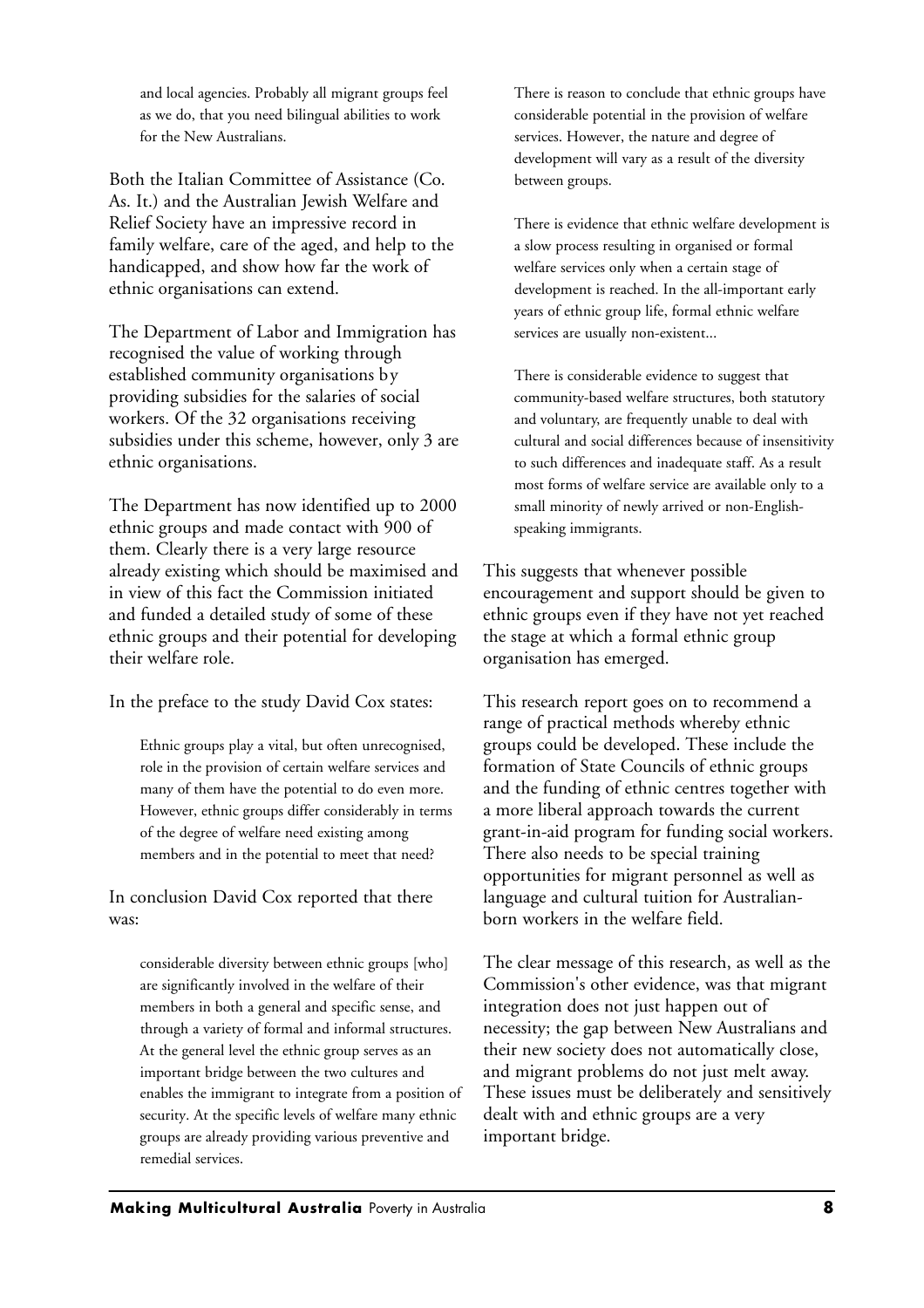#### **How ethnic groups can help**

Some ethnic groups may simply act as intermediaries as suggested by the Holy Apostolic and Catholic Church of the East:

We would direct our people. They would come to us and we would give them advice and guide them to go and see the appropriate government department. If need be we might even accompany them to the government department to help them explain their needs?

Others, like the Jewish Welfare and Relief Society, may provide family counselling, psychiatric services, care of the aged and sheltered workshops. Whatever their role, however, their efforts will largely be wasted if existing government departments and the services they provide do not broaden their approach to cater for the special needs of migrants. In this regard the Reverend Norman Lowe of the Church of All Nations expressed concern at placing too much responsibility on ethnic groups:

...I find myself in a dilemma over ethnic groups because I can see there is a very real part for them to play. The stronger you make the ethnic group and the more support you give it the easier it is for the Australian members of the community to opt out of the situation which is also essentially theirs, as well as that of the group...

Ethnic groups can, however, provide feedback and information valuable in the operation of services. They can make the needs of migrants known and be the basis for better political participation by these minority groups. They can be the basis for better understanding on both sides. Ethnic groups have a very large contribution to make to Australian society in addition to their more specific contribution to migrant welfare.

All special services to help migrants, however, should not be based on ethnic groups. Choice is important and normal services should be sensitive to the needs of migrants. The Department of Immigration suggested that

increased publicity, co-ordination and localisation of general community services would particularly benefit migrants; 'a more extensive location of welfare facilities and services would greatly assist migrant welfare generally.'

The Italian Committee of Assistance (Co. As. It.) in Sydney suggested that "placement of a social worker with local councils such as Fairfield, Blacktown and Leichhardt, for instance, would be... most effective"; that is, in councils with a high migrant concentration.

It is not for this Commission to determine what would be best for all migrants. What is important is that migrants be assisted to make their needs known and, where appropriate, be given the resources to take action to meet those needs.

In some cases this will mean that migrants and groups representing migrants are consulted by education, health and other key service departments. In some other cases it will mean that migrants are represented on Regional Councils for Social Development and on Councils of Social Service. In others it may be appropriate for ethnic groups to have their own resources and their own decision-making bodies. International and ethnic centres may also be a tangible way of helping to support ethnic groups and of enabling them to take action on their own behalf.

We therefore recommend that the Australian Government investigate ways of assisting ethnic groups - in particular the funding of ethnic and international centres - and that they consult ethnic groups in relation to how the needs of migrants may be made better known and more effectively met.

## *The Department of Labor and Immigration*

The need for all departments to consider and cater for the special needs of migrants reduces the necessity for the Department of Labor and Immigration to provide services itself direct to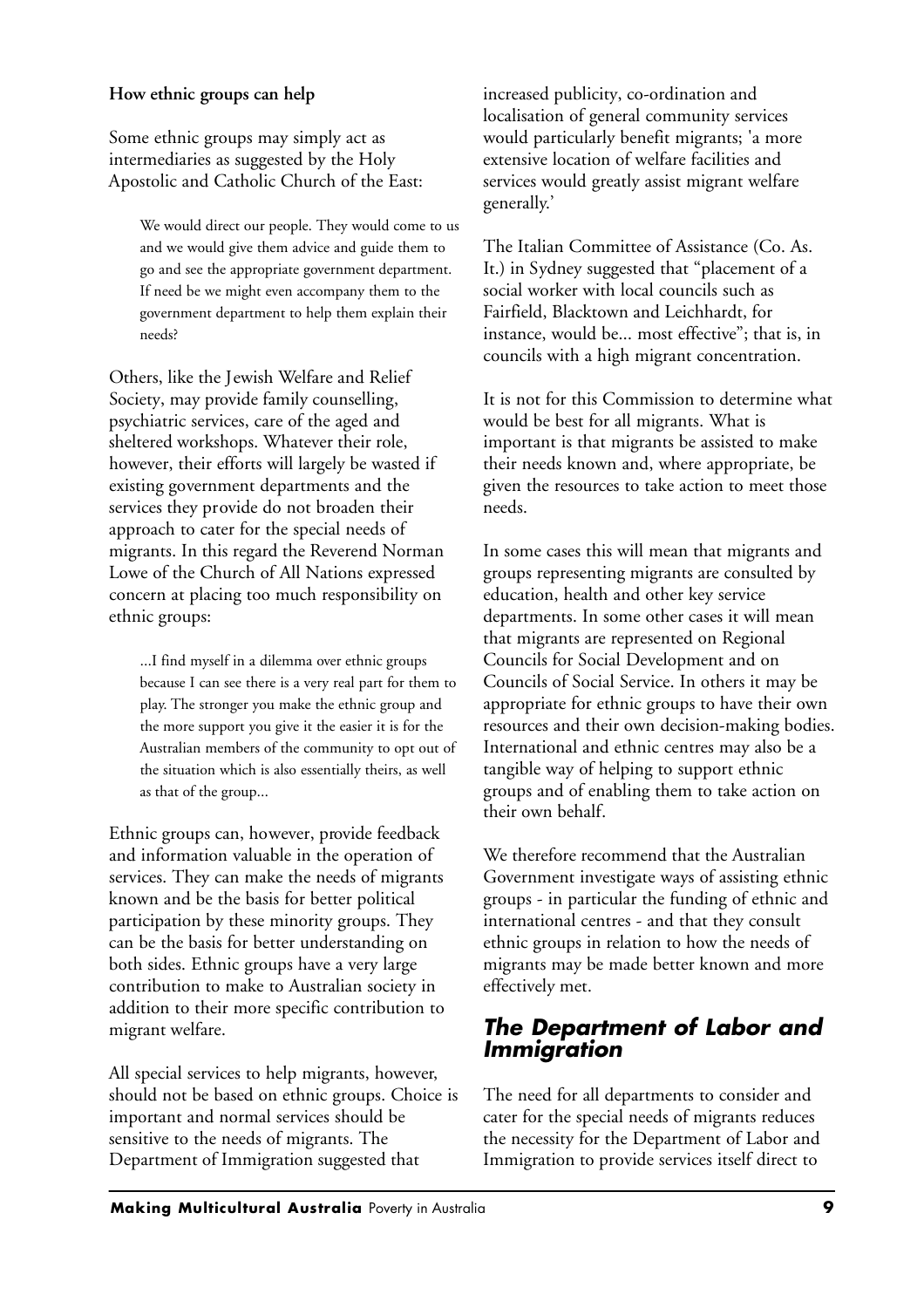migrants.

The evidence received by this Commission suggests that the Department's primary responsibility lies in the selection and early resettlement of migrants. This suggests a rather short-term involvement once the migrant has reached Australia. In practice, however, there are a number of continuing and specialised jobs which may be left undone if the Department does not do them. These include research, evaluation, innovation, special aid to ethnic groups and the voluntary welfare sector, and consideration of how new government policies in the fields of employment, education, health, child care, and welfare will affect migrant groups.

Further to these, there should be machinery to promote co-operation between all departments and all levels of government for the benefit of migrants and to develop cohesive policies for migrant groups. Other departments, governments and the population as a whole must be made aware of the needs of migrants and how each can contribute towards meeting these needs. There should, therefore, be an administration concerned with immigration which has expertise and practical aids that can be used in helping other bodies meet migrants' needs. Local governments for example, need to know something about the distribution of migrants and what cultural differences can mean in providing child care or in administering building regulations. They should be able to turn to immigration officials for advice and practical help. In this sense the department administering immigration needs to be primarily a resource body with good liaison with all levels of government and easy access for community groups.

Concerning the selection and resettlement of migrants, the Commission received evidence that more could be done to inform and educate the intending immigrant as well as inform appropriate Australian organisations and departments about the immigrant. Although many migrants are now sponsored by relatives and friends, it is clear that the Department

should take a more active role in ensuring that sponsored migrants are fully informed, particularly in relation to housing, employment, and income security provisions, and that they are introduced to an appropriate person of their own language and culture whom they can contact when queries and problems inevitably arise during their early period of resettlement.

## *Summary*

About 12 per cent of recently arrived, non-English-speaking migrants have incomes below the poverty line after housing costs are considered. This represents 18 000 adult income units.

Income, however, is not the only way in which migrants are disadvantaged. Language difficulties create a serious barrier to their access to community services and the lack of foreign language literature limits their knowledge of sources of help. Lower employment status and less employment security make migrant families vulnerable in times of ill health and the necessity for many mothers to work creates family stress. In order to earn incomes above the poverty line, therefore, many families have to make large personal sacrifices. To overcome these disadvantages all government departments should develop better methods of understanding the situation of migrants and adapting their services to meet their needs.

Resettlement loans would reduce the stress in the early years after arrival, and interpreter pools and increased foreign language literature are needed to help migrants to benefit more from community services.

Ethnic groups can also be an important bridge between migrant families and community services, making schools, hospitals, employment services and welfare services more aware of migrant needs. Some ethnic groups are able to go much further in directly providing services themselves to migrants. We believe ethnic groups are a necessary and important link in Australian society and that they should receive much more support from the Australian